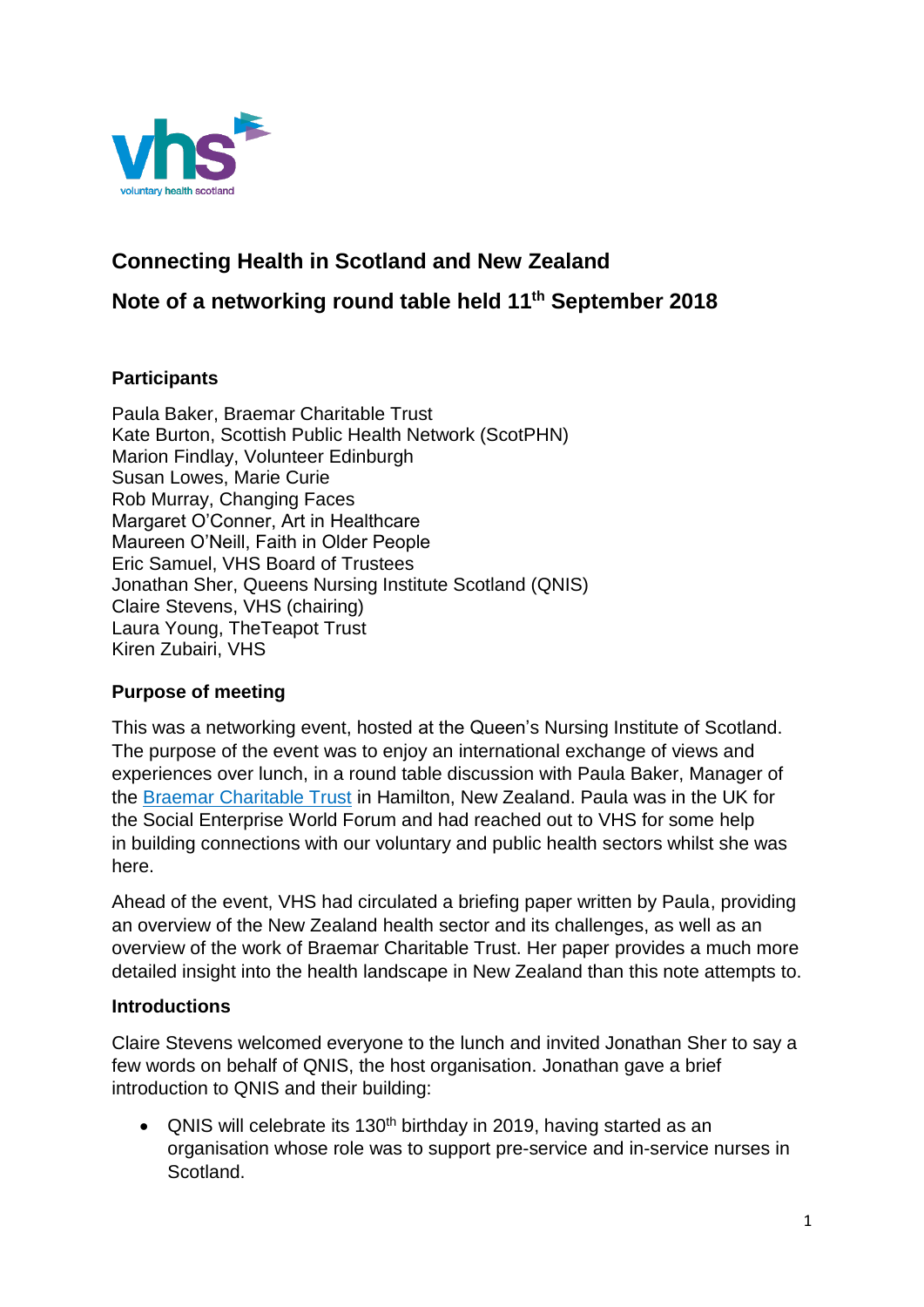- The organisation evolved with time, as other institutions such as the Royal College of Nursing, NHS, unions and educational bodies took on the responsibility for training, educating and/or representing nurses.
- QNIS now encourages, supports and advocates for community nursing, which includes all nursing that does not take place in an acute setting. This is a diverse group including mental health, school, prison, district and sexual health nurses as well as midwives and home visitors.
- ONIS also looks after the welfare of retired older Queen's Nurses, who were not paid well and were not allowed to be married.
- To be a Queen's Nurse is an honour and an opportunity for continued professional development. The status was discontinued for a while but has been reinstated. In five years there will be around 100 new Queen's Nurses.
- The QNIS building is distinctive, with a statue of Queen Victoria on the roof, after whom the QNIS is named, and all of the chimney pots are crowns. The building used to be a training and housing facility for Queen's Nurses.

### **Summary of discussion points**

There was a rich exchange of information and discussion about the work those present are involved in. The following points of interest were noted.

- 1. Braemar Hospital was set up 92 years ago by nurses who saw an opportunity to provide services for midwifery. It is now a surgical hospital.
- 2. Using the hospital as an asset Braemar Charitable Trust is able to support health initiatives in the community. Braemar works collaboratively with a range of organisations who deliver health initiatives, with a focus on the wider determinants of health. They fund arts and sports projects and medical research and they provide non-publically funded surgery grants for patients.
- 3. There is no third sector intermediary like VHS in New Zealand.
- 4. If the voluntary sector did not exist in New Zealand people would not have access to a number of services.
- 5. Paula described NZ's housing issues as a significant determinant of health and flagged the [Healthy Homes Initiative](https://www.health.govt.nz/our-work/preventative-health-wellness/healthy-homes-initiative) as an example of Braemar's involvement in a non-clinical, upstream approach to addressing health inequalities. Healthy Homes Initiatives (HHIs) have been established across NZ, initially in areas with a high incidence of rheumatic fever, targeting low-income families with children at risk of rheumatic fever or severe respiratory illness who are living in crowded households, damp houses etc.
- 6. Kate explained her role, as a NHS Lothian professional seconded to ScotPHN to focus on socio-economic inequalities and to bring the NHS, local authorities and the third sector together in order to discuss how inequalities affect people and what can we do about it. Her sphere of interest and development includes the Community Link Worker initiative and, more recently, welfare advice in health partnerships.
- 7. Faith in Older People focuses on the spiritual needs of people as they age, with a broad interpretation of spirituality and catering to all faiths and none. A current priority is loneliness and social isolation and the role that faith communities can play in addressing the issues.